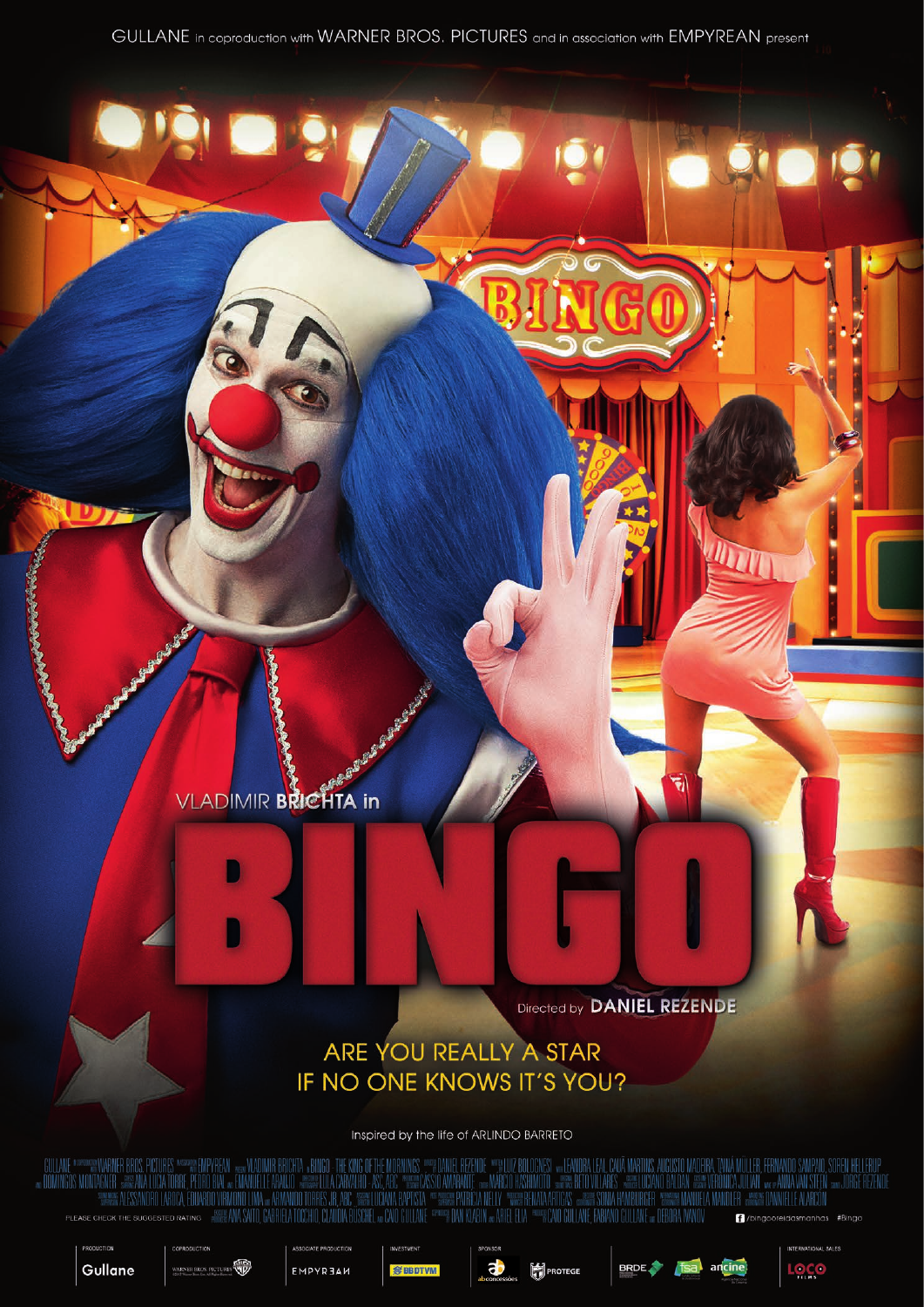

#### **THE OFFICIAL BRAZILIAN ENTRY FOREIGN LANGUAGE FILM 90th ACADEMY AWARDS ®**

BINGO - BRAZIL – PORTUGUESE – 113 MIN - 1:1.85 – MIX 5.1

#### **International Sales**

**LOCO FILMS** 42 rue Sedaine 75011 Paris FRANCE www.loco-films.com

**Laurent Danielou** laurent.danielou@loco-films.com  $Cell: +33664209160$ 

#### **Florencia Gil**

florencia.gil@loco-films.com Cell.: +33 7 62 99 49 19

**Required Viewing film marketing and publicity**

**DADA FILMS** 48 perry street, suite 3e ny, ny 10014 | 212.206.0118 www.requiredviewing.net

**Steven Raphael** sterapha@aol.com

**MJ Peckos**  mj@dadafilms.net

**Denise Sinelov** denise@requiredviewing.net

#### **Production Company**

**GULLANE** Rua Barbalha, 137 Lapa | 05083.020 São Paulo, SP, Brazil T +55 11 5084.0996

#### **Fabiano Gullane** | producer

**Manuela Mandler** | head of international international@gullane.com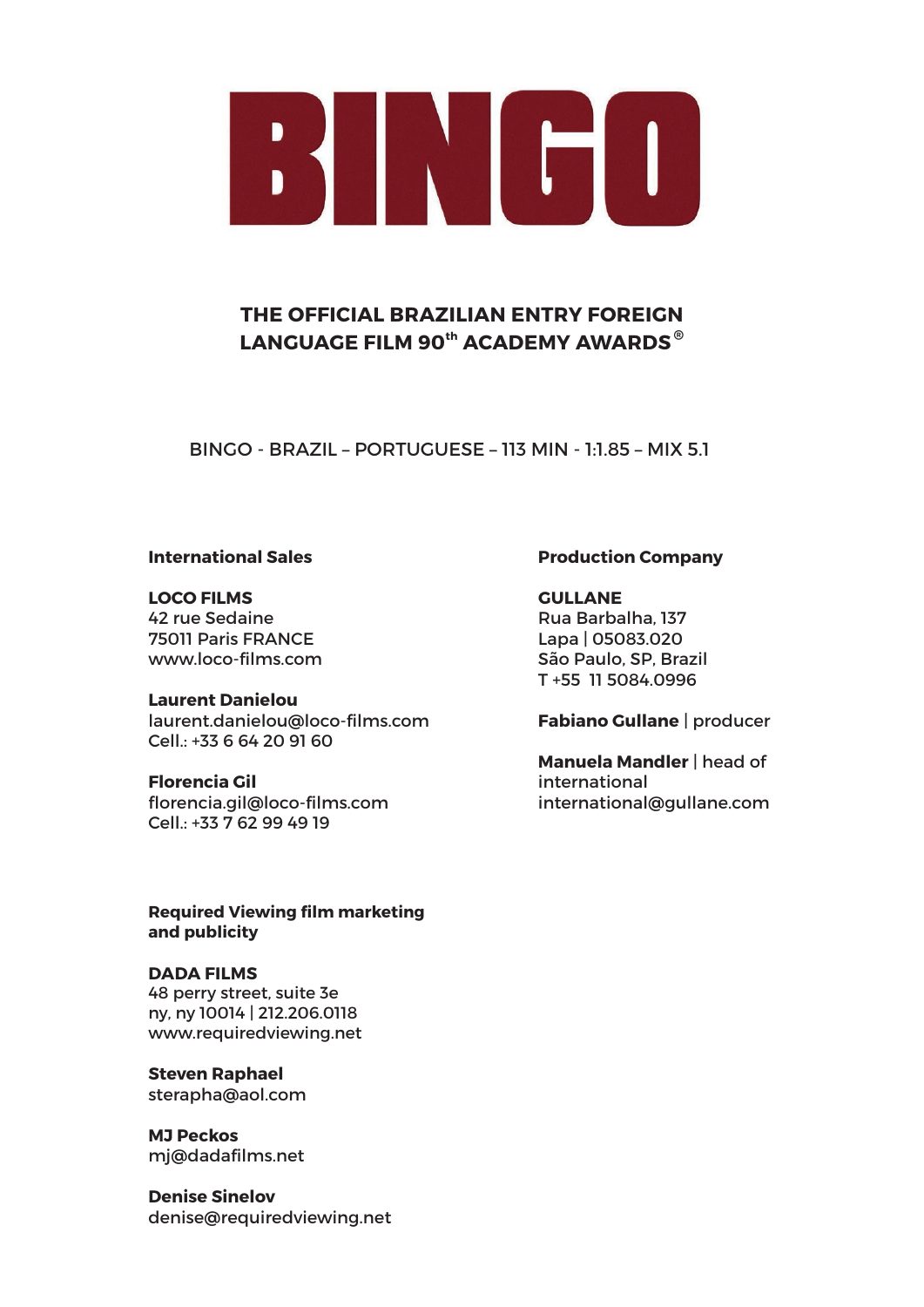# **SYNOPSIS**

Based on a true story, "Bingo" is a film about the man behind the mask. Augusto is an actor hungry for a place in the spotlight, following the footsteps of his mother, a stage artist in the 50's. While starring in soft porn and soap operas he finally gets the chance to conquer the crowds when he is cast as "BINGO", a television host clown. With his irreverent humor and natural talent, the show is a big hit, but a clause on his contract forbids him to reveal his true identity. Augusto becomes an anonymous celebrity. With makeup on, he brings happiness to children across the country but not to his own son Gabriel, that sees his father distancing himself in search of recognition. Filled with irony and humor and an exaggerated pop look from the backstage universe of the Brazilian 80's television, the film tells the incredible and surreal story of a man that whilst looking for his artistic value, finds his personal decay.

# **SHORT SYNOPSIS**

BINGO tells the story of Augusto, an irreverent actor searching for his place in the spotlight. After a successful career in "softcore Porn" he finally gets the big break he has been waiting for. He becomes BINGO the clown - the host of a 1980's Brazilian Children's morning show. With his wacky humor, and ambitious talent - he turns it into the most watched morning show in all of Brazil. There is a catch however - he is forbidden contractually to reveal his identity. He becomes the man behind the clown mask.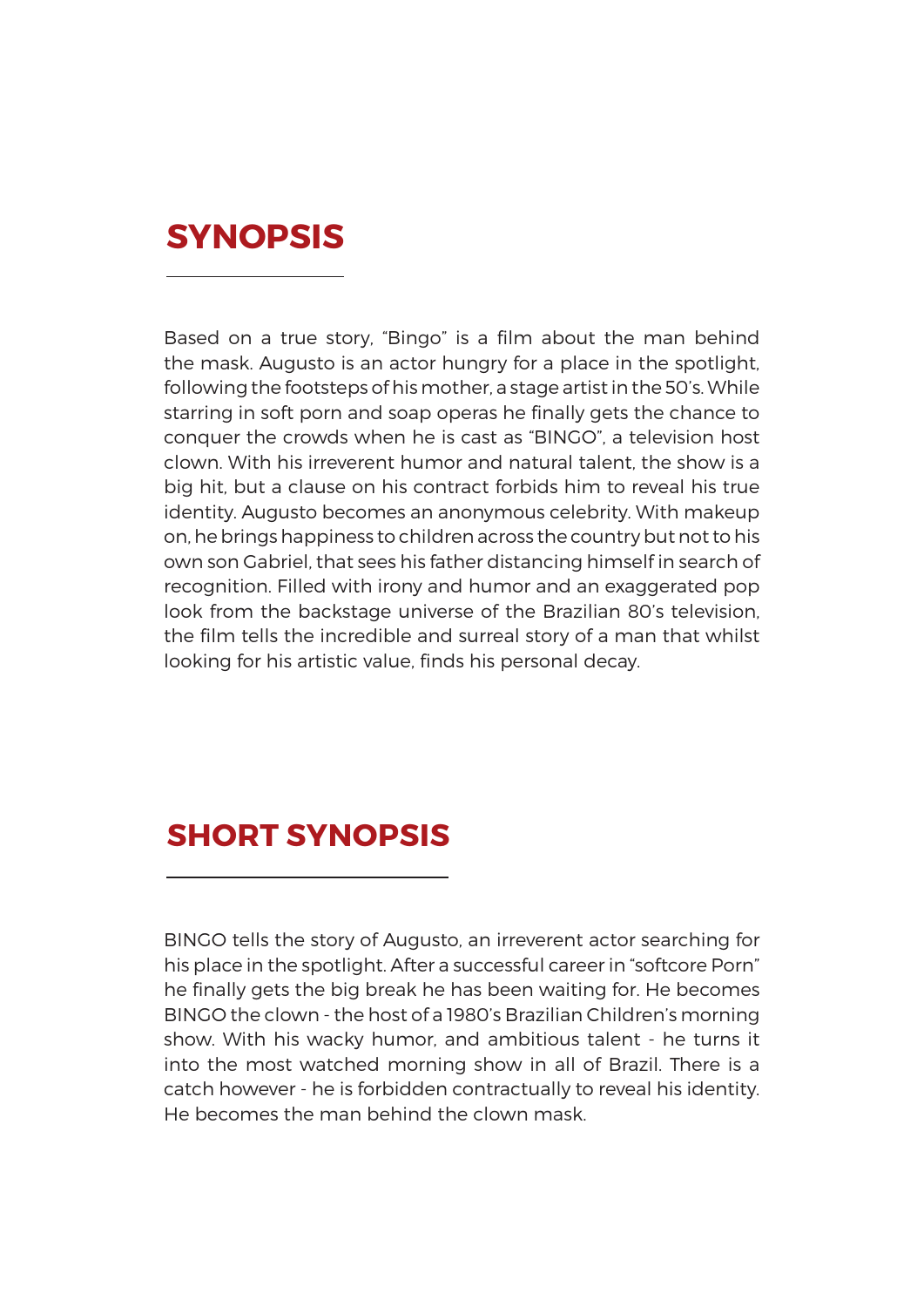# **BIOGRAPHY**

# DANIEL **REZENDE** | DIRECTOR

Oscar Nominee (City of God) and BAFTA Winner (City of God)



Daniel Rezende was born in São Paulo, Brazil. Since early in his career he established himself as a prominent film editor, he was nominated for an Academy Award for his work with Fernando Meirelles in "City of God' (2001) and won a BAFTA Award and the Cinema Brazil Grand Prize for the same film. Rezende has edited more than 15 feature films, among them are "The Motorcycle Diaries" (2004) and 'Dark Water" (2005) from Walter Salles, "The Year My Parents Went on Vacation" from Cao Hamburger, "Elite Squad" (2007), "Elite Squad 2" (2010) and "RoboCop" (2014) from José Padilha, "Blindness" (2008) and "360" (2011) from Fernando Meirelles and "The Tree of Life" (2011) directed by Terrence Malick.

He started directing in 2008, with the praised short film "Blackout", then went on to direct the TV series "Fora de Controle" (2012), HBO's "The Man of Your Life" (2017) and most recently two episodes of Netflix's "The Mechanism" (2018). "Bingo" is his debut as a feature film director.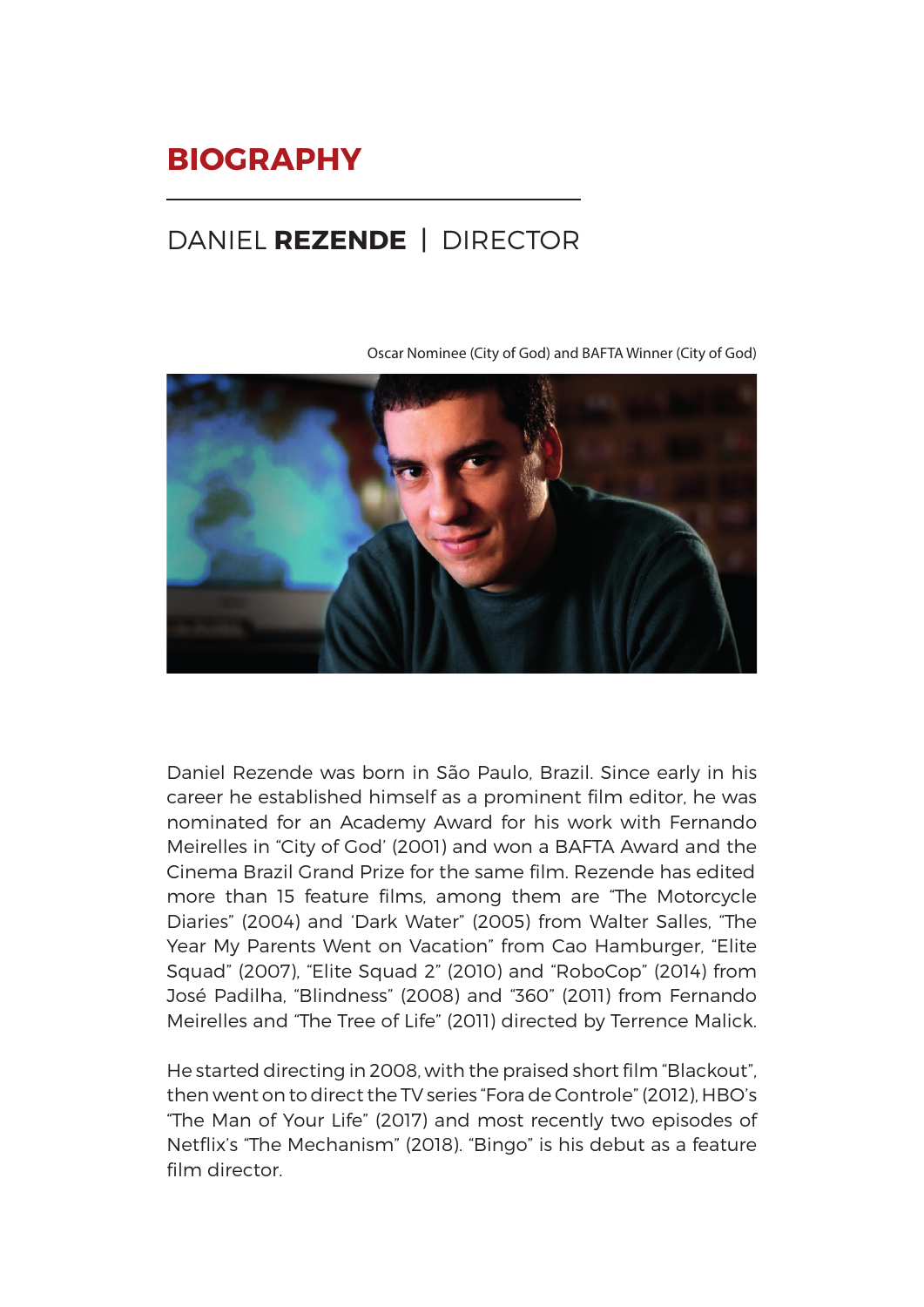# **DIRECTOR'S STATEMENT**

At heart I wanted to make a film about the very human issue that is the search for recognition of your work, your art and talent, after all, everybody wants it. This film is the outline of an artist in the pursuit of a place in the spotlight and when he finally finds it, it is under a mask and he can't be identified.

The story is set in the 1980's and those were very politically incorrect times in Brazilian pop culture. Augusto, the main character, is as subversive and irreverent as this decade. There is also a personal nostalgia note on the film's period setting: I grew up in this era and used to watch a lot of TV, wondering about what the hosts did when the cameras were turned off. So, to me, Augusto is the portrait of the 80's.

Another aspect of what I wanted to talk about in the film was the relationship between father and son. Augusto's path for recognition leads him away from his child. He is the host of a show and every morning he makes all the kids laugh, but not his own son.

It was a challenge to direct a first feature that was a period movie. I had the best actors in Brazil nowadays, like Vladimir Brichta and Leandra Leal, and was flanked by the best team available, like the DOP Lula Carvalho, screenwriter Luiz Bolognesi and art director Cássio Amarante. It was an elaborated and refined production, but mostly challenging because it was a complex dramatic structure and had a character with real depth. I think I kept motivated throughout this process by doing the stuff I didn't knew I was capable of, like Augusto says in the film: the impossible is the goal.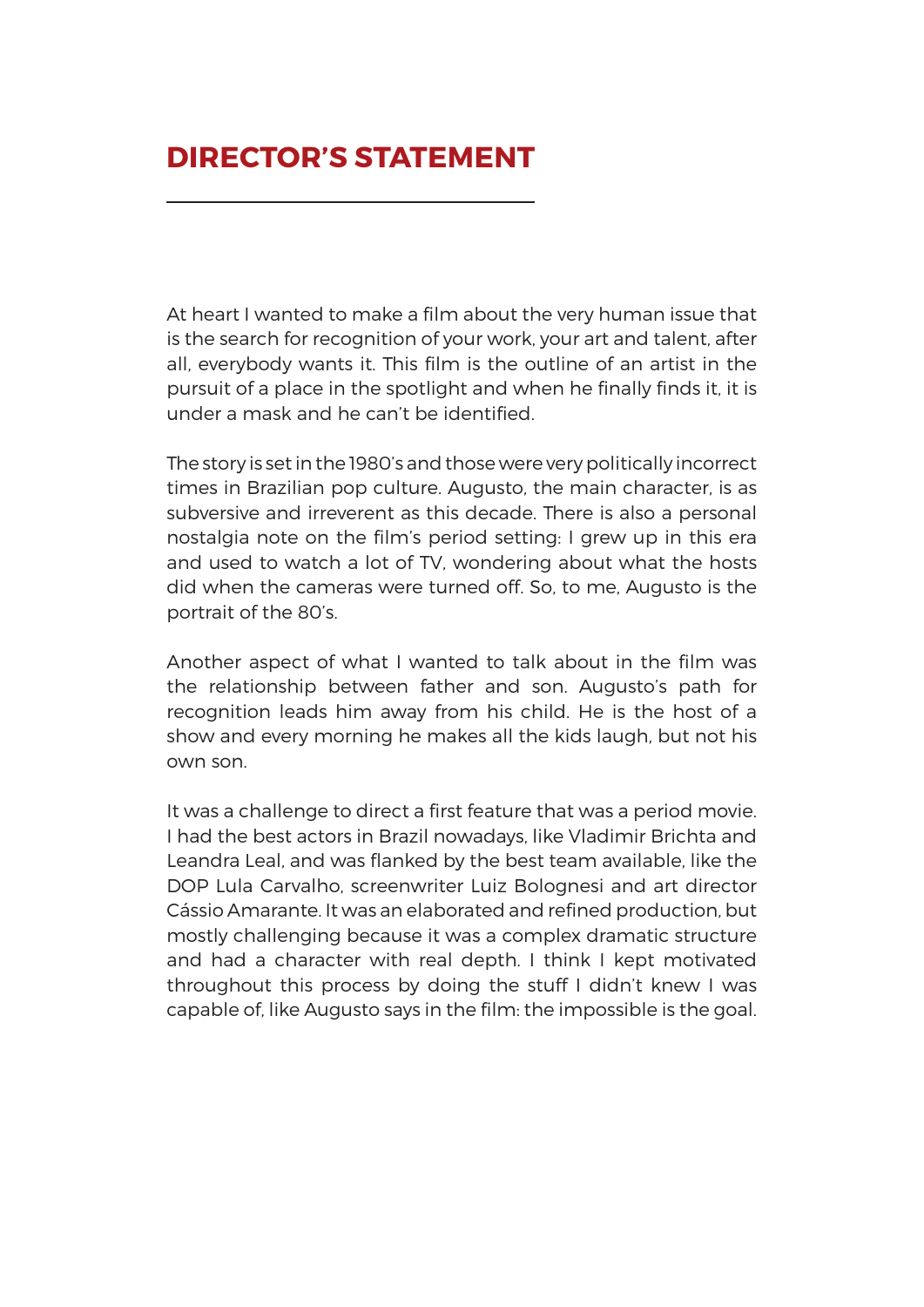# DANIEL **REZENDE** | DIRECTOR

#### **How did you become involved in this project?**

For my first directing project I was looking for something that could be intense but also that could communicate to a lot of people. When I first got in touch with Arlindo Barreto's story, the guy that serves as inspiration for Augusto in "Bingo" – I was deeply captivated by how human it was. Arlindo Barreto is an irreverent character and has lived many lives in one. Being raised in the 1980's in Brazil and having watched a lot of television made me wonder about the backstage life of entertainers, about what they did when the cameras were turned off. I was fascinated with this story about a man who struggles to find his place in the spotlight, but when he finally gets there, he is behind a clown mask.

#### **What are the difficulties of turning a true story into fiction?**

To be in love with a true, real story could definitely avert you from the process of making a really good film. Such overload of good elements to be used could mess up a script, so since the very beginning we chose to make everything fictional and free ourselves from that. We were lucky to have a excellent screenwriter that committed to the real story without being literal, that kept the overall feeling brought by Arlindo's life, but structured in a narrative.

#### **What is the message of the film?**

It is not easy to define "Bingo" by picking out only one matter. Essentially it is about a personal search for recognition. There's something very contemporary in this topic, but it is also a film about the relationship between father and son. The protagonist is in this crazy hunt to be recognized as an artist and this path ends up distancing him from his son. He is on TV, making a lot of children laugh every day, but not his own.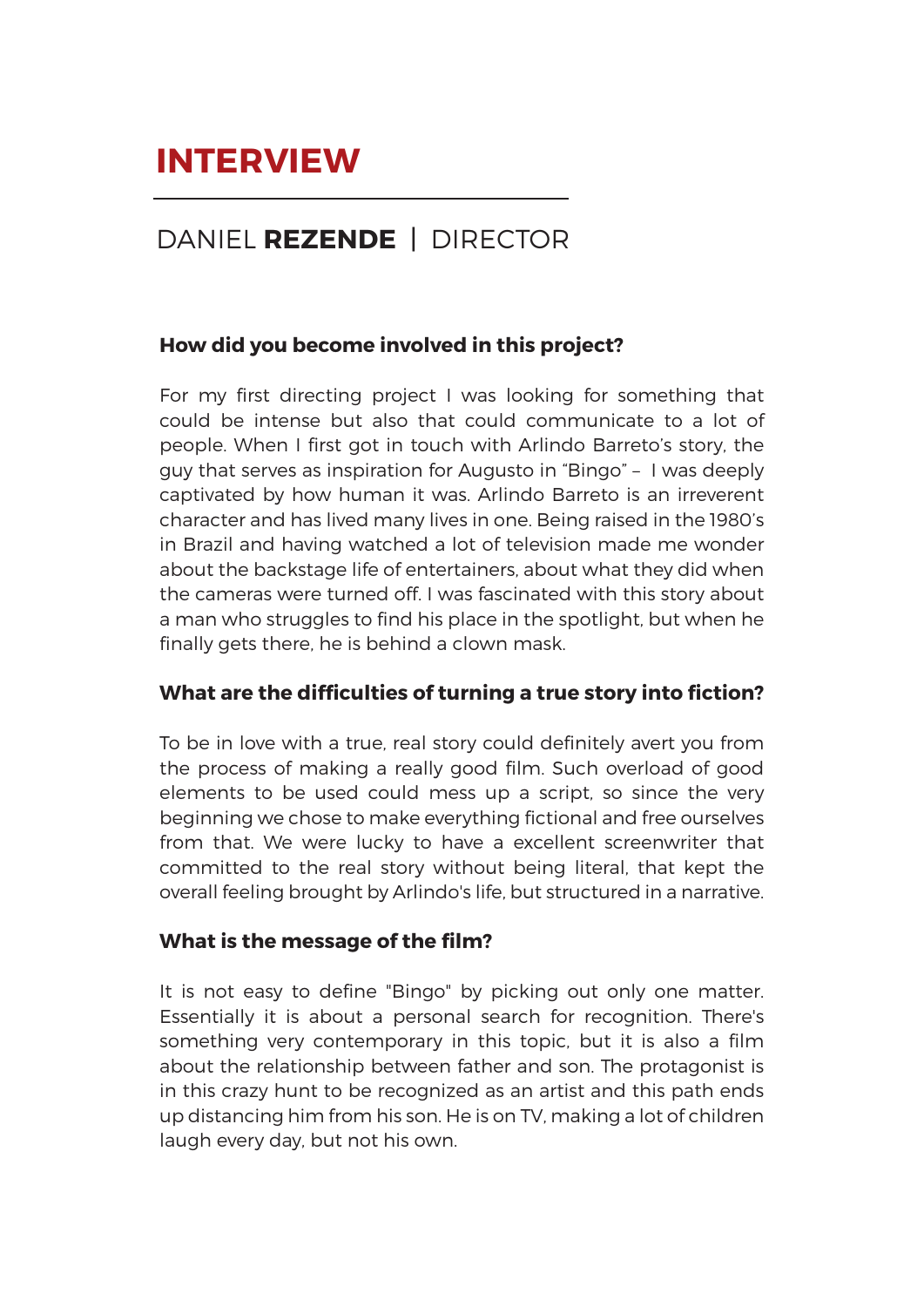# **BIOGRAPHY**

# LUIZ **BOLOGNESI** | SCREENWRITER



Annecy Winner – Best Picture "Rio 2096, a Story of Love and Fury"

Luiz Bolognesi is an award-winning screenwriter, responsible for the script of "Bicho de Sete Cabeças" (Brainstorm), Locarno and Toronto 2001; "Chega de Saudade" (The Ballroom - 2007), awarded Best Screenplay at the Brazilian Film Academy, APCA (São Paulo Art Critics Association) and at Recife and Brasília FF; "Birdwatchers" (La Terra degli Uomini Rossi), in Competition at Venice 2008; "As Melhores Coisas do Mundo" (The Best Things in the World – 2010), Rome IFF and awarded Best Screenplay at Recife FF and "Amazonia 3D", closing film at Venice 2014. In 2015 he wrote the screenplays for "Elis", released in 2016; "Como Nossos Pais" (Just Like Our Parents), Berlin Panorama Special 2017.

He has also worked as a director and his first feature film, the animated picture "Rio 2096, a Story of Love and Fury", won the Cristal Award for Best Picture at the Annecy Animated Film Festival in 2013.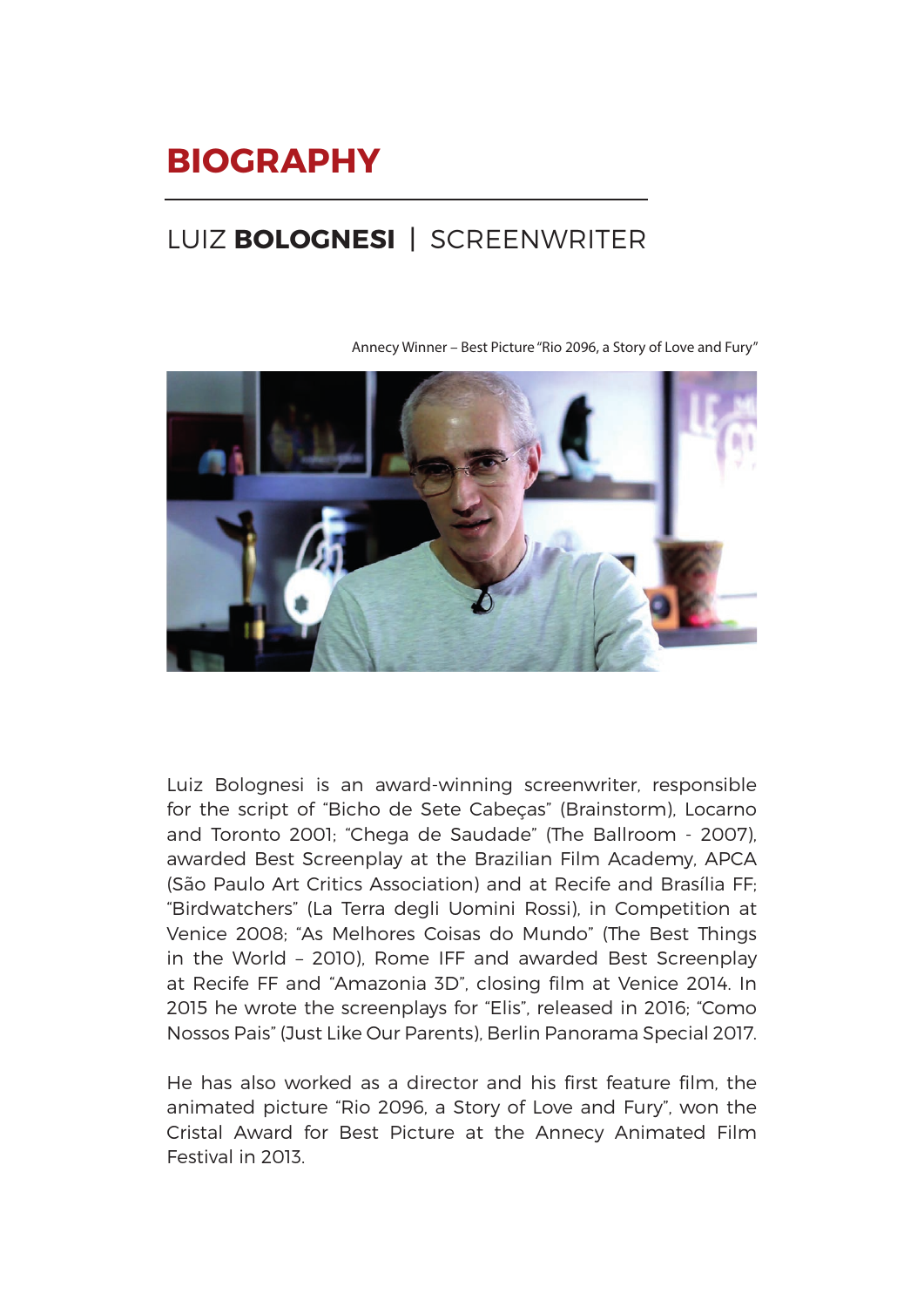## LUIZ **BOLOGNESI** | SCREENWRITER

#### **What is the greatest challenge of turning a true story into fiction?**

In this case, we made a fictional project inspired by a biography. So, in reality, it was a fictional construction. There are many biographical elements of our subject in the film that are completely invented, for example his relationship with his mother. We were inspired by a few aspects of Arlindo's life, but we constructed plots and new situations that allowed us to see the character with more depth.

#### **How was a television program taken to the big screen?**

It's interesting because we dealt a lot with the realities of a television show, but I am not a TV screenwriter. I've made documentaries for TV, but never saw a set. So, we had to do a lot of research, and interviews, because TV in the 80's was very different from what it is today. The story spoke closely to Daniel and I because we both grew up watching those TV programs. We have a lot of memories from those times.

#### **What is the greatest challenge for a screenwriter writing a script about a clown?**

Genre was always an important question. We were always worried about how much humor to include in the movie. Fernando Meirelles was the one that sent us in the right direction with a reading. He saw the script and told us that we should aim for a tragicomedy. We though the concept was great. The film had everything necessary to be a tragicomedy. I studied about tragicomedy, about Henri Bergson - an essay about the dignity of the comic. I had worked in tragedy and comedy, but bringing those formats together was something new for me.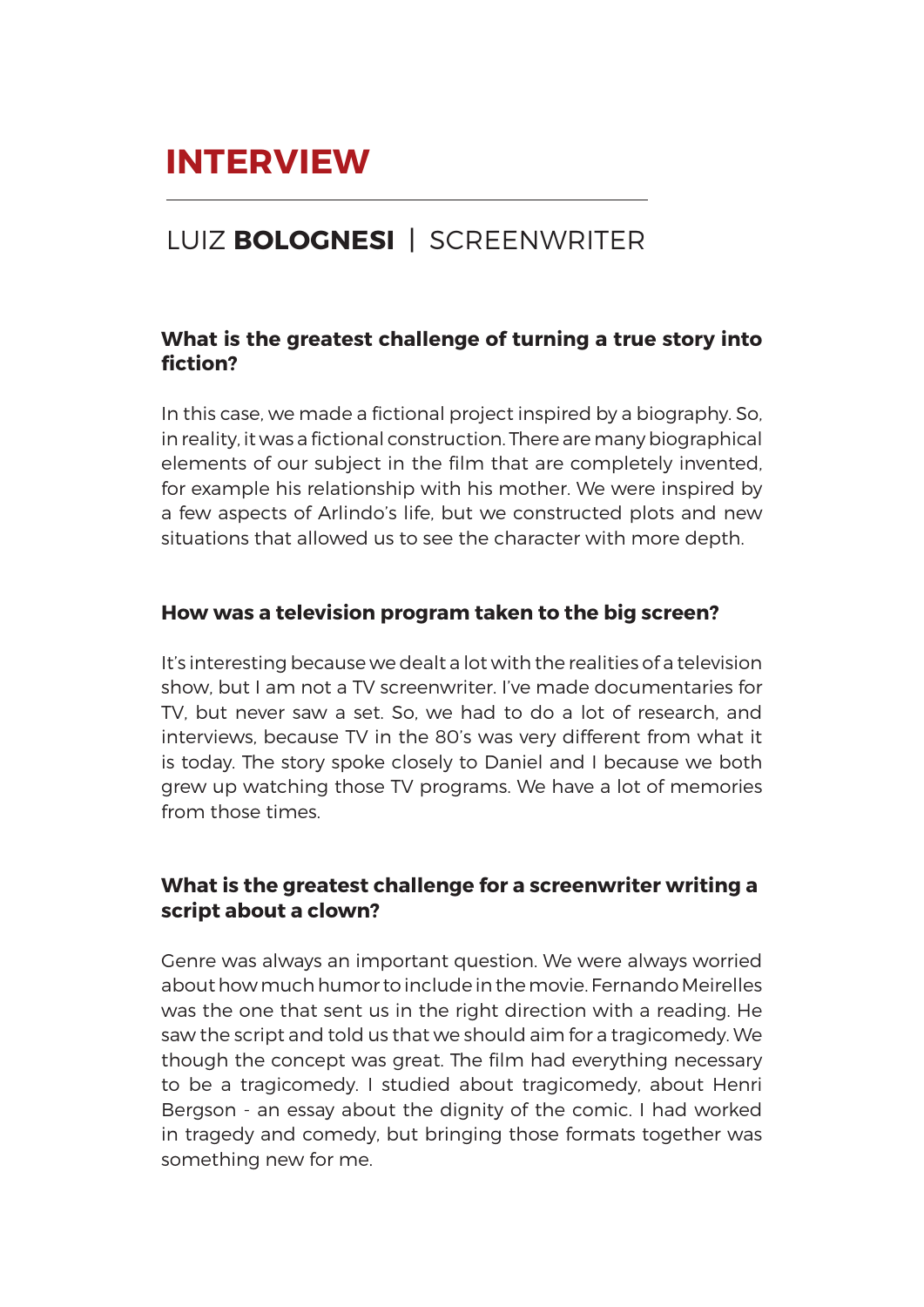# **VLADIMIR BRICHTA**

#### AUGUSTO MENDES

Born in Diamantina in 1976, Vladmir moves at the age of four to Salvador. He started acting at the age of seven, when he became a member of an acting troupe in his school. As a teenager, he did free theatre courses at the Federal University of Bahia, where eventually he would study Theatre. He gave himself to theatre for eight years in Bahia, performing as the lead in several successful plays which toured around Brazil.

In cinema, he participated in the adaptation of "The Machine" (2005), "Fica Comigo Esta Noite" (2006), and "Esteve em Romance" (2008), by Guel Arraes, and "A Mulher Invisível" (2009), by Claudio Torres. His latest roles have been acclaimed by audiences for their intensity. "Bingo" in which he plays Augusto, gives the actor another dense character with many different readings.



## **LEANDRA LEAL**

LÚCIA



Daughter of the actress Ângela Leal and niece of the producer Américo Leal, Leandra Leal has lived in an artistic universe since her birth, in Rio de Janeiro in 1982. Her theatrical debut was at 7 years old. Her first appearance on TV was on the Telenovela Pantanal, at eight years old. Leandra grew up alternating between films and telenovelas, moving from child star to a more serious actress.

Her debut in cinema was in 1997 in "A Ostra e o Vento" (1997) by Walter Lima Jr., a role for which she was given best debut roll by the São Paulo Association of Art Critics (APCA). Her filmography includes "O homem que Copiava" (2003), "Zuzu Angel" (2014), "Se Nada Mais Der Certo" (2009), and "Estamos Juntos" (2011). She has won brazilian and international awards for her rolls in "O tempo Não Para" (2014), and "O Lobo Atrás da Porta" (2014) by Fernando Coimbra.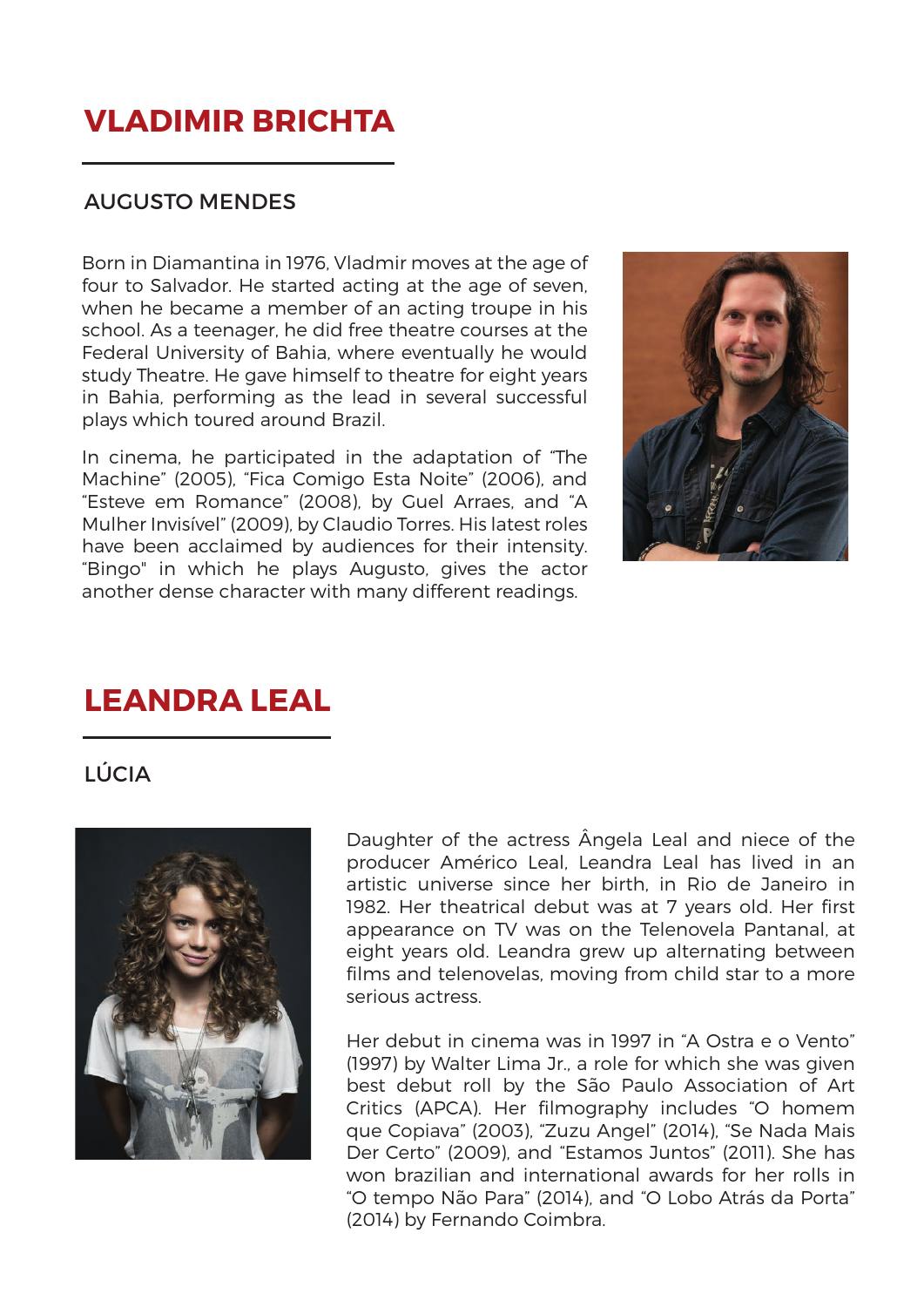## **PRODUCTION COMPANIES**

#### GULLANE | PRODUCTION

# Gullane

Gullane was founded in 1996 by brothers Caio Gullane and Fabiano Gullane and is one of today's best known and acclaimed Brazilian production companies, having produced over 35 feature films and more than 15 television series. Its productions have been screened at the most important festivals around the world and distributed in many countries.

Among the company's most notable productions are JUST LIKE OUR PARENTS by Lais Bodanzky (Panorama Special at Berlin 2017); THE SECOND MOTHER by Anna Muylaert (Audience Award at Berlin FF – Panorama, Best Actress at Sundance FF in 2015 and Brazilian Entry at the Oscars 2016); THE VIOLIN TEACHER by Sérgio Machado (Closing Film in Piazza Grande at Locarno FF in 2015); A WOLF AT THE DOOR by Fernando Coimbra (Best Film at San Sebastian FF – Horizontes Latinos and Miami in 2013 and Official Selection at Toronto FF); AMAZONIA 3D by Thierry Ragobert (a French coproduction, Closing Film at Venice FF and Official Selection at Toronto FF in 2013); "RIO 2096, A STORY OF LOVE AND FURY by Luiz Bolognesi (Best Film at Annecy FF in 2013); TABU by Miguel Gomes (a co-production with Portugal, Germany and France, in Competition at Berlin FF in 2012); BIRDWATCHERS by Marco Bechis (a coproduction with Italy, in Competition at Venice FF 2008); THE YEAR MY PARENTS WENT ON VACATION by Cao Hamburger, in Competition at Berlin FF in 2007 and shortlisted for the Academy Awards®); CARANDIRU, by Hector Babenco In Competition at Cannes FF in 2003); and BRAINSTORM by Laís Bodanzky (In Official Selection at Toronto FF and Locarno FF in 2001). Gullane has also produced the trilogy "TILL LUCK DO US PART", the top Brazilian box office in 2012, 2014 and 2016.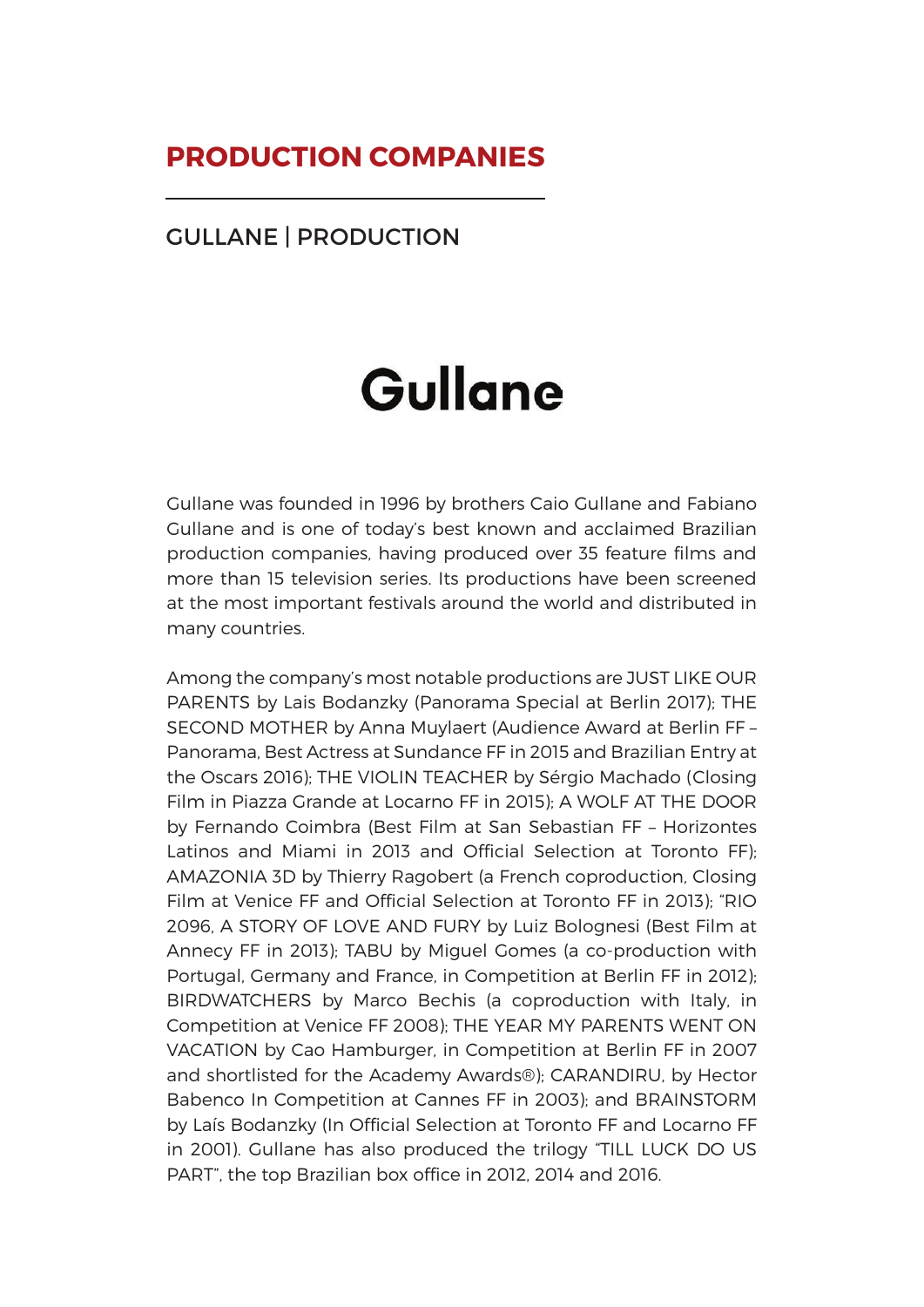# **PRODUCTION COMPANIES**

### WARNER BROS. | COPRODUCTION



Warner Bros. Entertainment Inc. is an integrated entertainment industry with activities in many countries. It is one of the world leaders in the creation, production, distribution, and commercialization of all forms of entertainment. It is a subsidiary of Time Warner Company, and is at the forefront of practically all aspects of domestic entertainment, DVD and BluRay, digital distribution, animation, videogames, brand licensing. Today their film library is one of the largest in the world, with over 7,000 films, and 5,000 television shows.

In Brazil, Warner Bros. Pictures initiated their activities in 1929 and since then has brought to the country countless classics, from Casablanca and Superman, to Harry Potter and, the Hobbit. Their success story in Brazil includes more than 1000 movies launched in cinemas, with a total public of over 500 million people. Warner Bros. Pictures has also invested into local productions, having successful launches with XuXa, Os Penetras, Reis e Ratos, Zuzu Angel, Rio eu Te Amo, A Mulher Invisível, O Vendedor de Sonhos, among others.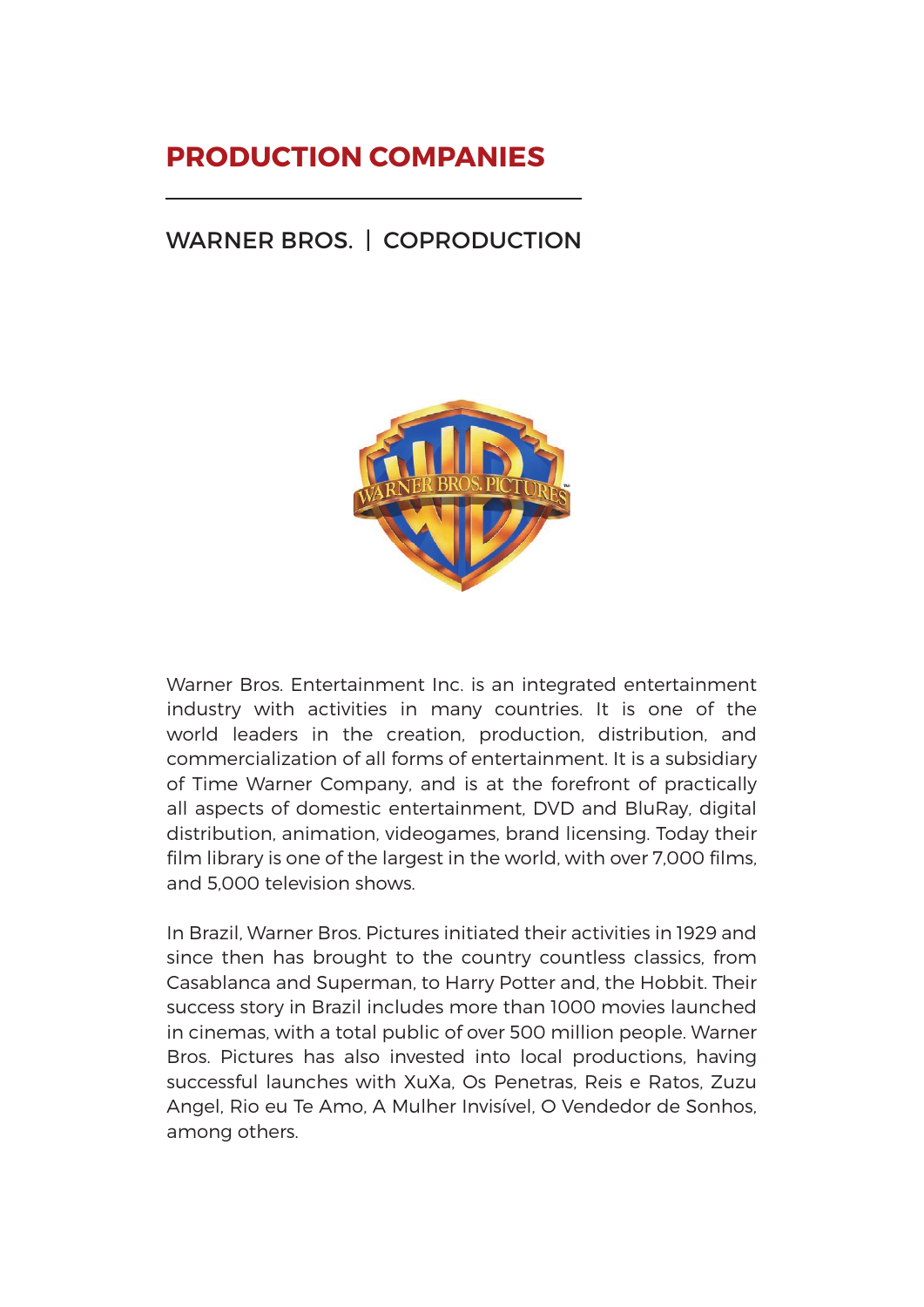## **PRODUCTION COMPANIES**

#### EMPYREAN PICTURES | IN ASSOCIATION

# EMPYREAU

Empyrean Pictures is a film financing and production company. They have participated in the film Rio I love you, and produced Sunlight Jr. starring Naomi Watts and Matt Dillon, launched by Goldwyn Films and Gravitas Ventures in the United States. Empyrean is associated with Empyre Media, which financed Return, directed by Alejandro González Iñarritu, Dose Dupla, starring Denzel Washington and Mark Wahlberg, and The Great Hero, with Mark Wahlberg. Dan Klabin and Joshua Skurla are the associates and founders of the company.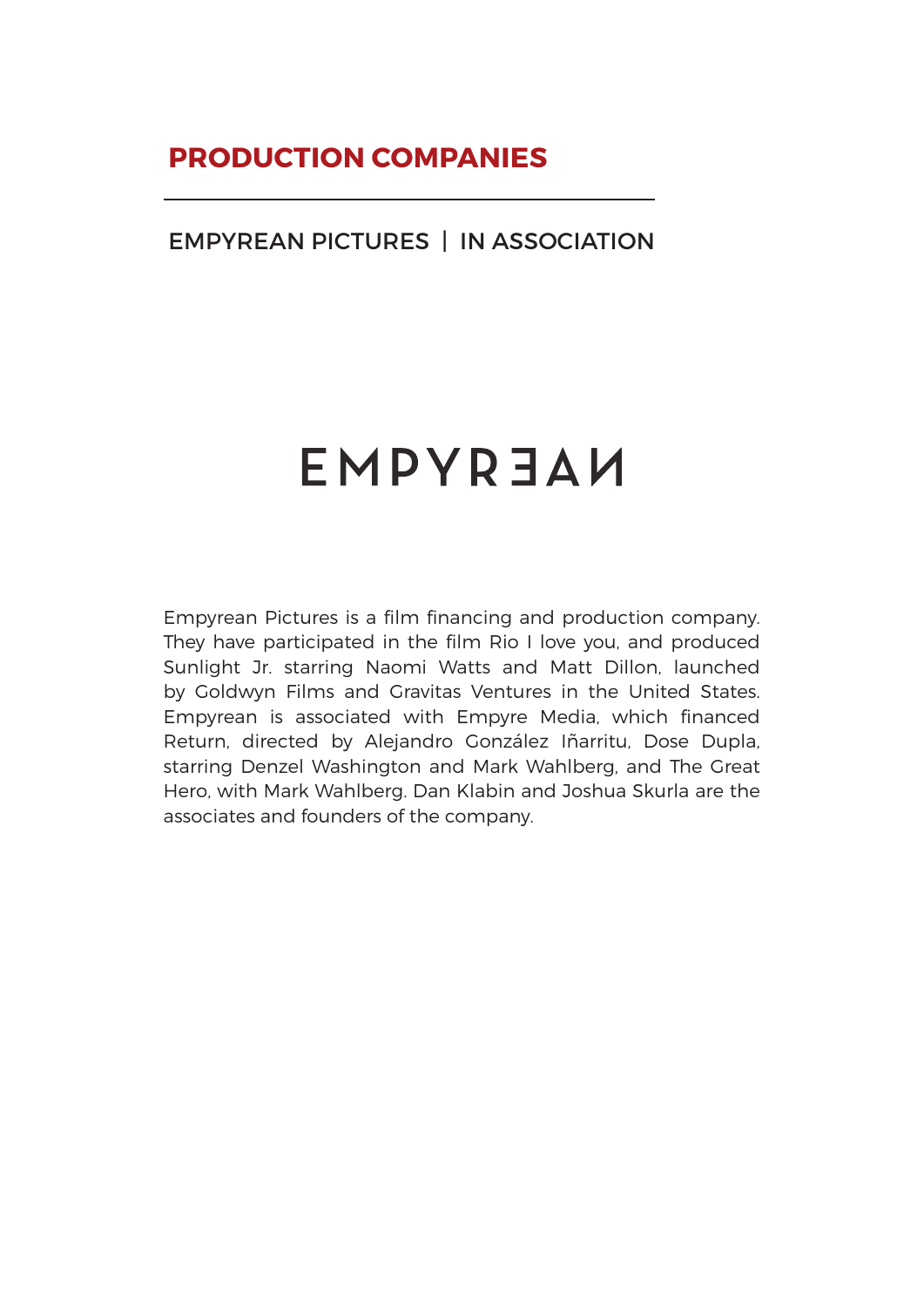# **MAIN CAST**

**Main Cast** 

VLADIMIR BRICHTA

LEANDRA LEAL

CAUÃ MARTINS

AUGUSTO MADEIRA

TAINÁ MÜLLER

FERNANDO SAMPAIO

SOREN HELLERUP

DOMINGOS MONTAGNER

**Guest Starring**  ANA LUCIA TORRE PEDRO BIAL EMANUELLE ARAÚJO